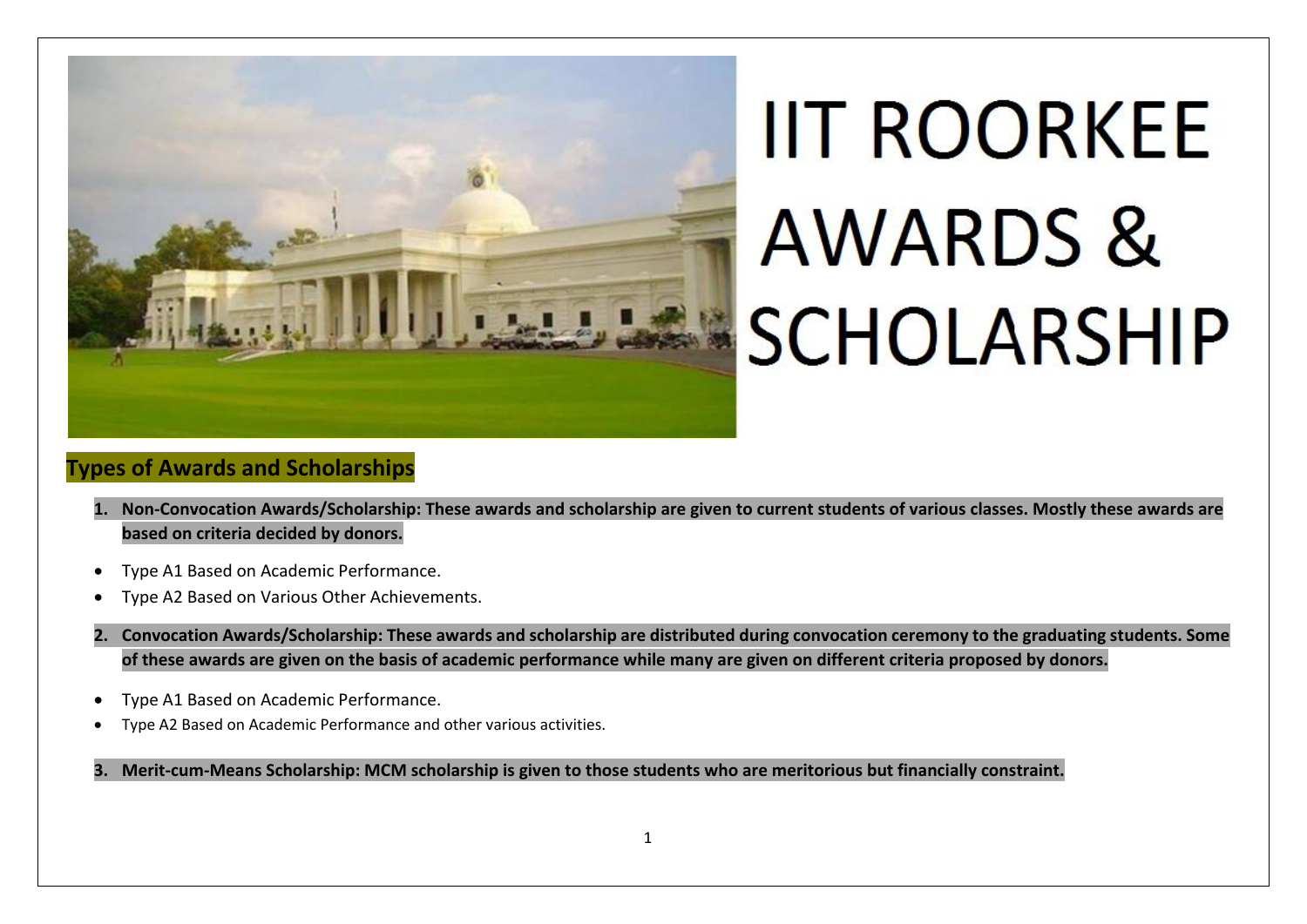# **Table-1 (Non-Convocation Awards: These awards are given to current students)**

## **Type A1: Based on Academic Performance:**

| S.No.          | Course | <b>Name of Awards/Scholarships</b>                                             | <b>Criteria</b>                                                                                                                                                           | <b>Amount of</b><br>Awards/Scholarship<br>(INR)           |
|----------------|--------|--------------------------------------------------------------------------------|---------------------------------------------------------------------------------------------------------------------------------------------------------------------------|-----------------------------------------------------------|
| $\mathbf{1}$   | UG     | <b>James Thomason Scholarship</b>                                              | It is given to students admitted to IIT Roorkee having All India Rank<br>in JEE Advanced upto 275. To continue the scholarship, student has<br>to maintain a CGPA of 8.0. | Rs25,000/- per month<br>for full duration of<br>programme |
|                |        |                                                                                | <b>Department of Chemical Engineering</b>                                                                                                                                 |                                                           |
| $\mathbf{1}$   | UG     | B.K. Agrawal Award for Academic Excellence                                     | Awarded to 7 <sup>th</sup> semester student with the highest CGPA upto the 6 <sup>th</sup><br>semester of B.Tech. Chemical Engineering programme.                         | 40,000/-per annum                                         |
| $\overline{2}$ | UG     | Premprakash Gupta Scholarship                                                  | Awarded to B.Tech. 4 <sup>th</sup> year student who has obtained highest CGPA<br>up to B.Tech. 3 <sup>rd</sup> (Chemical Engineering).                                    | 10,000/-per annum                                         |
|                |        |                                                                                | <b>Department of Civil Engineering</b>                                                                                                                                    |                                                           |
| $\mathbf{1}$   | UG     | Tara Chand Kanti Devi Cash Prize                                               | Awarded to the student scoring with the highest CGPA in B.Tech Civil<br>3rd Year.                                                                                         | 10,000/-per annum                                         |
| $\overline{2}$ | UG     | Rai Bahadur Khushi Ram Sud & Smt. Durga Devi<br><b>Sud Memorial Cash Prize</b> | Awarded to student who has obtained highest CGPA in B.Tech.<br>(Civil), 2 <sup>nd</sup> Year class.                                                                       | 10,000/-per annum                                         |
| 3              | UG     | Rai Bahadur Sohan Lal Bhatia Medal                                             | Awarded to student who has obtained highest CGPA in B.Tech.(Civil)                                                                                                        | 10,000/-per annum                                         |
| $\overline{4}$ | UG     | Lt. Gen. Ram Adhar Loomba Cash Prize (GIRL)                                    | Awarded to student who has obtained highest CGPA in B.Tech. (Civil)<br>3 <sup>rd</sup> Year (among girl students).                                                        | 10,000/-per annum                                         |
| 5              | UG     | Shri Raghuraj Behari Mathur Cash Prize                                         | Awarded to male student who has obtained highest CGPA amongst<br>male students in B. Tech. Civil I year                                                                   | 20,000/-per annum                                         |
| 6              | UG     | Shri Raghuraj Behari Mathur Cash Prize                                         | Awarded to female student who has obtained highest CGPA<br>amongst female students in B. Tech. Civil 1 <sup>st</sup> year                                                 | 20,000/-per annum                                         |
| $\overline{7}$ | UG     | Gauri Shanker - Malti Prize                                                    | Awarded to student who has obtained highest CGPA in B.Tech. (Civil)<br>3rd Year.                                                                                          | 10,000/-per annum                                         |
| 8              | UG     | 1940 Batch Alumni Scholarship                                                  | Awarded to student who has Highest Rank in Jee Advanced to be<br>admitted at the Institute in B.Tech. Civil 1st Year.                                                     | 10,000/-per annum                                         |
| 9              | UG     | Smt. Santosh Rani Tandon Memorial Award                                        | Awarded to honour a girl student of B. Tech. Civil Engineering<br>Program who has secured the highest weighted grade point average                                        | 50,000/-per annum                                         |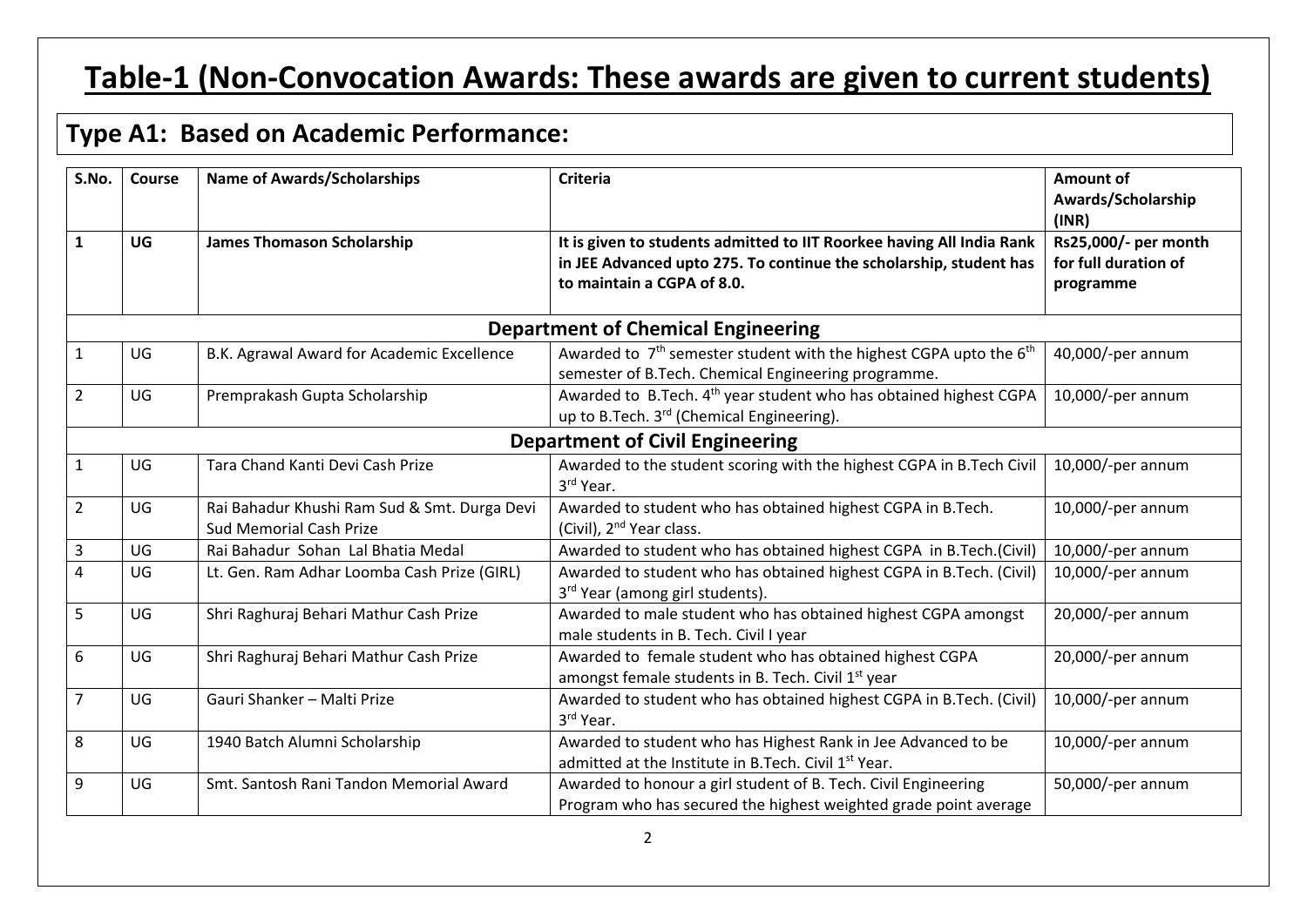|                |                                                                                                                                                                                                                                                                                                    |                                        | among all girls in the compulsory courses ofstructural engineering                                                                                                                                                                                                                                                                                           |                   |  |  |
|----------------|----------------------------------------------------------------------------------------------------------------------------------------------------------------------------------------------------------------------------------------------------------------------------------------------------|----------------------------------------|--------------------------------------------------------------------------------------------------------------------------------------------------------------------------------------------------------------------------------------------------------------------------------------------------------------------------------------------------------------|-------------------|--|--|
|                |                                                                                                                                                                                                                                                                                                    |                                        | up to 6 <sup>th</sup> Semester of the program.                                                                                                                                                                                                                                                                                                               |                   |  |  |
| 10             | UG                                                                                                                                                                                                                                                                                                 | Dr. H.P. Sinha Merit Scholarship       | Awarded to the B.Tech. (Civil Engineering) 4 <sup>th</sup> year student who has<br>obtained highest CGPA up to 3rd year.                                                                                                                                                                                                                                     | 10,000/-per annum |  |  |
|                |                                                                                                                                                                                                                                                                                                    |                                        | <b>Department of Electrical Engineering</b>                                                                                                                                                                                                                                                                                                                  |                   |  |  |
| $\mathbf{1}$   | Awarded to a girl student of B.Tech 1 <sup>st</sup> year who has obtained<br>UG<br>Air Cmdr Shyam Chand Mehra Scholarship<br>highest CGPA in B.Tech. Electrical Engg.<br>Awarded to a girl student of B.Tech 2 <sup>nd</sup> year who has obtained<br>Air Cmdr Shyam Chand Mehra Scholarship<br>UG |                                        |                                                                                                                                                                                                                                                                                                                                                              |                   |  |  |
| $\overline{2}$ |                                                                                                                                                                                                                                                                                                    |                                        | highest CGPA in B.Tech. Electrical Engg                                                                                                                                                                                                                                                                                                                      | 10,000/-per annum |  |  |
| 3              | UG                                                                                                                                                                                                                                                                                                 | Air Cmdr Shyam Chand Mehra Scholarship | Awarded to a girl student of B.Tech 3 <sup>rd</sup> year who has obtained<br>highest CGPA in B.Tech. Electrical Engg.                                                                                                                                                                                                                                        | 15,000/-per annum |  |  |
| $\overline{4}$ | UG                                                                                                                                                                                                                                                                                                 | Prof. P. Mukhopadhyay Cash Prize       | Awarded to who has obtained highest CGPA in B.Tech. (Elect.)<br>3rdyear.                                                                                                                                                                                                                                                                                     | 10,000/-per annum |  |  |
| 5              | PG                                                                                                                                                                                                                                                                                                 | Nil                                    | Nil                                                                                                                                                                                                                                                                                                                                                          | Nil               |  |  |
| $\mathbf{1}$   | UG                                                                                                                                                                                                                                                                                                 | Viney K. and Sunita Jain Award         | <b>Department of Electronics and Communication Engineering</b><br>"Awarded to who Excellence in B.Tech. and IDD programmes in E &                                                                                                                                                                                                                            | 10,000/-per annum |  |  |
|                |                                                                                                                                                                                                                                                                                                    |                                        | CE/CSE/Elect. Engg., related to Information and Communication<br>Technologies (ICT). To the fourth year male student on the basis of<br>performance up to 3 <sup>rd</sup> year. In case the recipient is receiving another<br>award at the same time, the award should go to next performer.                                                                 |                   |  |  |
| $\overline{2}$ | UG                                                                                                                                                                                                                                                                                                 | Viney K. and Sunita Jain Award         | Awarded to who Excellence in B.Tech. and IDD programmes in E &<br>CE/CSE/Elect. Engineering related to Information and<br>Communication Technologies (ICT). To the fourth year female<br>student on the basis of performance up to 3rd year. In case the<br>recipient is receiving another award at the same time, the award<br>should go to next performer. | 10,000/-per annum |  |  |
|                | UG                                                                                                                                                                                                                                                                                                 | Kailash Chand Goyal Merit Scholarship  | Awarded to the final year student of B.Tech. (Electronics<br>&Communication Engg.) who has obtained highest marks upto                                                                                                                                                                                                                                       | 25,000/-per annum |  |  |
|                |                                                                                                                                                                                                                                                                                                    |                                        | 3rdyear.                                                                                                                                                                                                                                                                                                                                                     |                   |  |  |
| 3              |                                                                                                                                                                                                                                                                                                    |                                        | Department of Hydro and Renewable Energy                                                                                                                                                                                                                                                                                                                     |                   |  |  |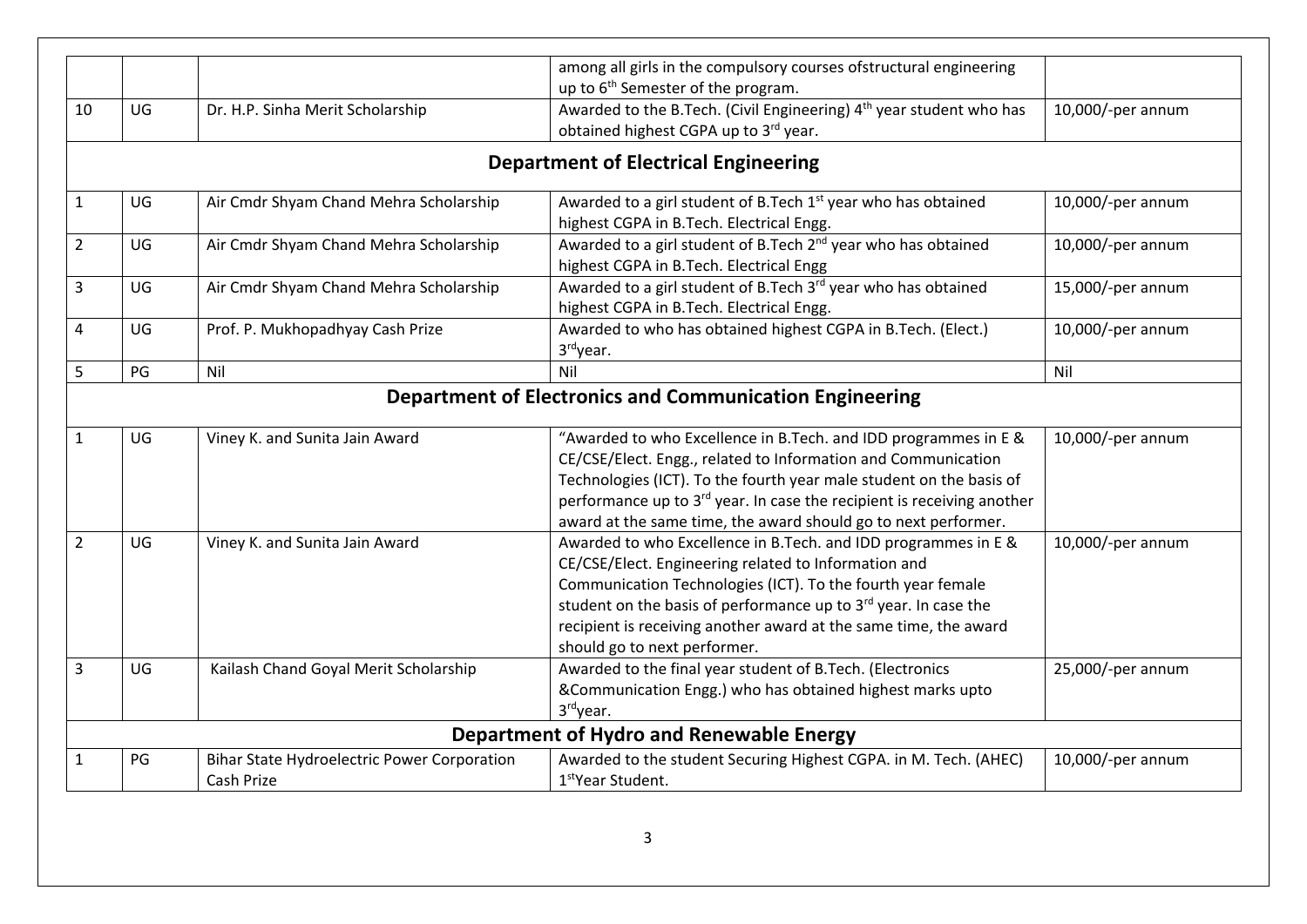| $\overline{2}$ | UG | Chhattishgarh State Power Generation               | Awarded to B.Tech. 3rd / 4 <sup>th</sup> year Student for Securing Highest Marks | 10,000/-per annum |
|----------------|----|----------------------------------------------------|----------------------------------------------------------------------------------|-------------------|
|                |    | <b>Corporation Hydro Awards</b>                    | in the Subject IAH-01 SHP Development for Autumn Semester                        |                   |
| 3              | PG | Dwarka Dass Balwant Kaur Thapar Cash Prize         | Awarded to M.Tech. (AHES) 1 <sup>st</sup> year student who has obtained          | 10,000/-per annum |
|                |    |                                                    | highest CGPA but not getting any other award of similar or higher                |                   |
|                |    |                                                    | amount.                                                                          |                   |
| $\overline{4}$ | PG | Ashwani Kumar Goel, ALEO Manali                    | Awarded to the student who having second highest CGPA among                      | 10,000/-per annum |
|                |    | <b>Hydropower Award</b>                            | M.Tech. (AHES) 1 <sup>st</sup> year students.                                    |                   |
| 5              | PG | Chhattishgarh State Power Generation               | Awarded to M.Tech. AHES 1styear- Securing highest CGPA in the                    | 10,000/-per annum |
|                |    | <b>Corporation Hydro Awards</b>                    | 1styear and not awarded any other award of same or higher amount.                |                   |
| 6              | PG | Chhattishgarh State Power Generation               | Awarded to the M.Tech. EMRL 1 <sup>st</sup> year- Securing highest CGPA in the   | 10,000/-per annum |
|                |    | <b>Corporation Hydro Awards</b>                    | 1st year and not any other award of same or higher amount.                       |                   |
| $\overline{7}$ | PG | Chhattishgarh State Power Generation               | Awarded to M.Tech. AHES 1 <sup>st</sup> year- Securing highest marks in the      | 10,000/-per annum |
|                |    | <b>Corporation Hydro Awards</b>                    | Seminar.                                                                         |                   |
| 8              | PG | Chhattishgarh State Power Generation               | To M.Tech. EMRL 1 <sup>st</sup> Year-Securing highest marks in the Seminar.      | 10,000/-per annum |
|                |    | <b>Corporation Hydro Awards</b>                    |                                                                                  |                   |
| 9              | PG | Usha Annual Award                                  | Awarded to M.Tech. AHES 1 <sup>st</sup> Year student - Securing highest grade    | 10,000/-per annum |
|                |    |                                                    | in Small Hydro Power Planning & Management Course.                               |                   |
|                |    |                                                    | <b>Department of Management Studies</b>                                          |                   |
| $\mathbf{1}$   | PG | <b>Excellence in Human Relation and Management</b> | Awarded to 2 <sup>nd</sup> year student of MBA, who has obtained highest         | 10,000/-per annum |
|                |    | studies                                            | marks in Human Resources subjects in MBA 1 <sup>st</sup> year.                   |                   |
| $\overline{2}$ | PG | Maneesha Gupta Award of Excellence                 | Awarded to 2 <sup>nd</sup> year student of MBA who has obtained highest CGPA     | 10,000/-per annum |
|                |    |                                                    | in MBA 1 <sup>st</sup> year.                                                     |                   |
| 3              | PG | <b>Balmer Lawrie Endowment Prize</b>               | Awarded to 2 <sup>nd</sup> year student of MBA, who has obtained highest         | 10,000/-per annum |
|                |    |                                                    | marks in Technology Management subjects in MBA 1 <sup>st</sup> year.             |                   |
|                |    |                                                    | <b>Department of Mechanical and Industrial Engineering</b>                       |                   |
| $\mathbf{1}$   | UG | Ajit Singh Yadav Memorial Proficiency Prize        | First Cash Prize of Rs. 20,000/- Awarded to the student                          | 20,000/-per annum |
|                |    |                                                    | (Male/Female) of Mechanical & Industrial Engineering Deptt. 3rd                  |                   |
|                |    |                                                    | year on the basis of weightage upto 75% having highest CGPA upto                 |                   |
|                |    |                                                    | 2 <sup>nd</sup> year in MIED and 25% (1) Introduction to Environmental Studies   |                   |
|                |    |                                                    | (CE) (2) Ethics & Self Awareness(HSS) and (3) Engineering Analysis &             |                   |
|                |    |                                                    | Design (ME).                                                                     |                   |
| $\overline{2}$ | UG | Ajit Singh Yadav Memorial Proficiency Prize        | Second Cash Prize of Rs. 10,000/- Awarded to to the student                      | 10,000/-per annum |
|                |    |                                                    | (Male/Female) of Mechanical & Industrial Engineering Deptt. 3rd                  |                   |
|                |    |                                                    | year on the basis of weightage upto 75% having highest CGPA upto                 |                   |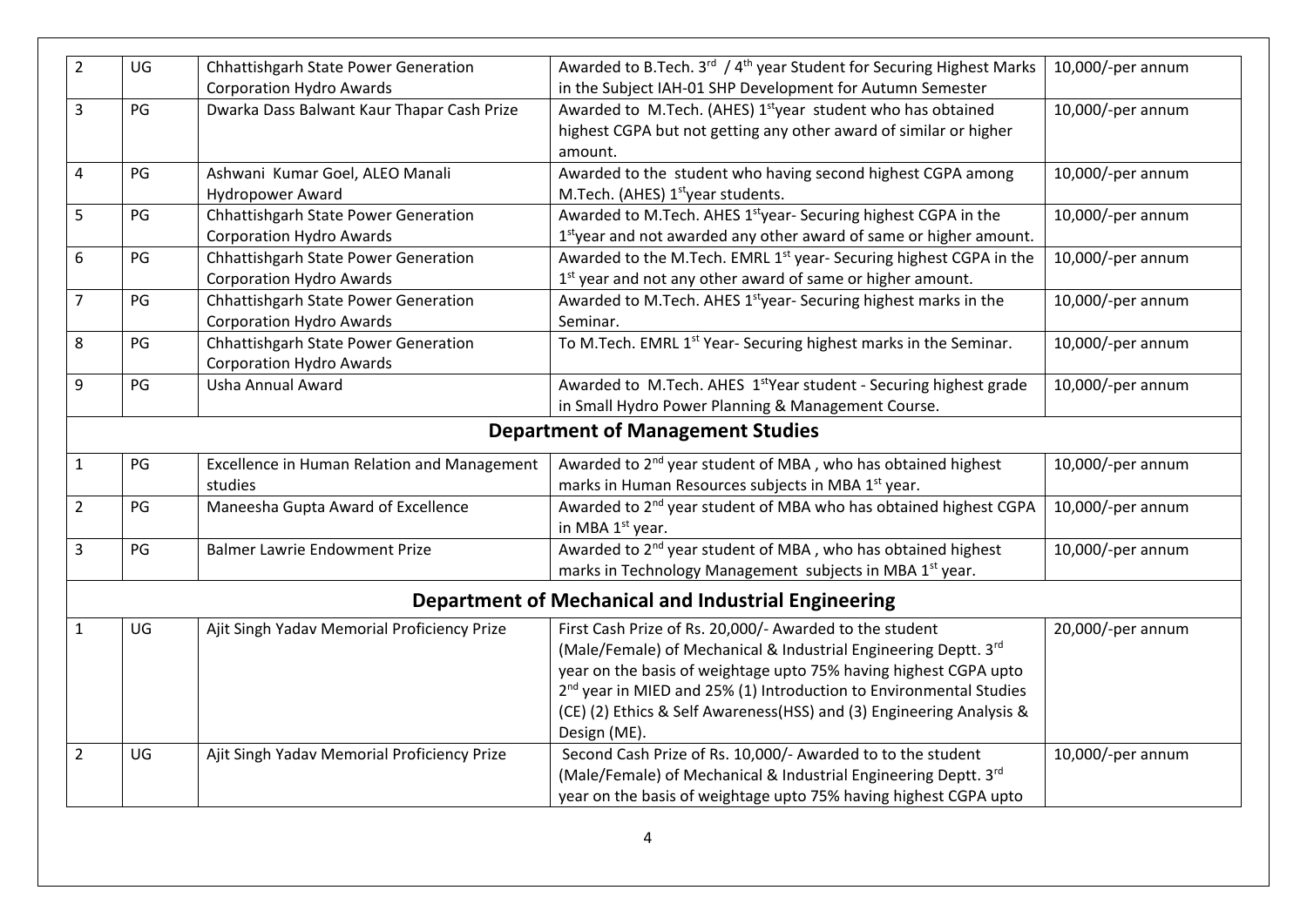|   |    |                                             | $2nd$ year in MIED and 25% (1) Introduction to Environmental Studies<br>(CE) (2) Ethics & Self Awareness (HSS) and (3) Engineering Analysis &<br>Design (ME).                                                                                                                                                                                                                                                   |                   |
|---|----|---------------------------------------------|-----------------------------------------------------------------------------------------------------------------------------------------------------------------------------------------------------------------------------------------------------------------------------------------------------------------------------------------------------------------------------------------------------------------|-------------------|
| 3 | UG | Ajit Singh Yadav Memorial Proficiency Prize | First Cash Prize of Rs. 25,000/- Awarded to the student<br>(Male/Female) of Mechanical & Industrial Engineering Deptt. 4th<br>year on the basis of weightage upto 75% having highest CGPA upto<br>3rd year in MIED and 25% (1) Introduction to Environmental Studies<br>(CE) (2) Ethics & Self Awareness (HSS) and (3) Engineering Analysis &<br>Design (ME) and (4) Principals of Industrial Engineering (ME). | 25,000/-per annum |
| 4 | UG | Ajit Singh Yadav Memorial Proficiency Prize | Second Cash Prize of Rs. 15,000/- Awarded to the student<br>(Male/Female) of Mechanical & Industrial Engineering Deptt. 4th<br>year on the basis of weightage upto 75% having highest CGPA upto<br>3rd year in MIED and 25% (1) Introduction to Environmental Studies<br>(CE) (2) Ethics & Self Awareness (HSS) and (3) Engineering Analysis &<br>Design (ME) and Principles of Industrial Engineering (ME)     | 15,000/-per annum |
| 5 | UG | Kaustubh Roy Memorial Cash Prize            | Awarded to who has obtained highest CGPA up to B. Tech.<br>Mech.Engg. 3rd year                                                                                                                                                                                                                                                                                                                                  | 10,000/-per annum |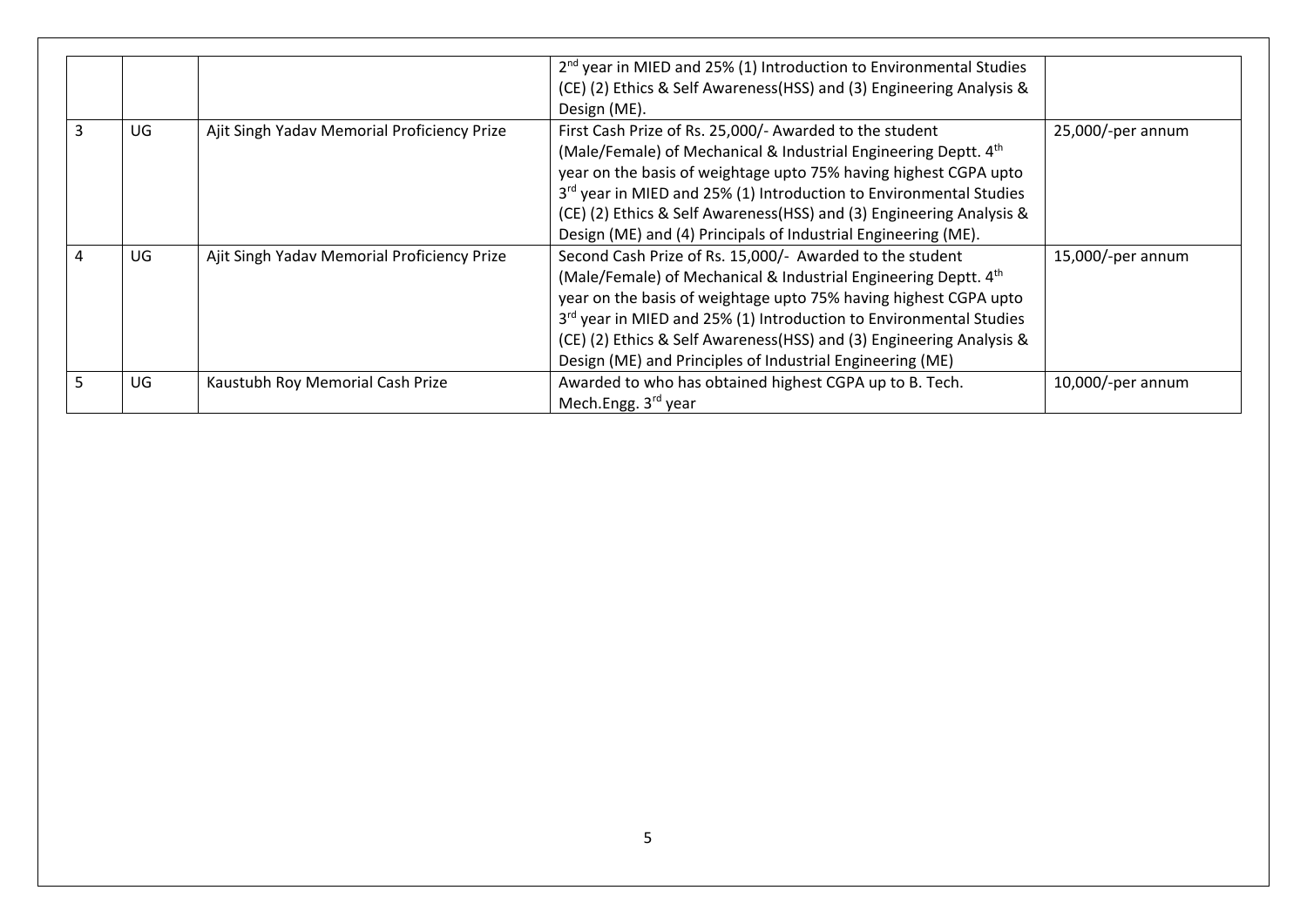|                | UG/PG | Ajit Singh Yadav Memorial Proficiency Prize                                    | "Ajit Singh Yadav Memorial Essay Prize" for two best essays from<br>all departments at IIT Roorkee. The topic for the essay shall be<br>decided by the Institute for each year.                                                                                                                                                                            | 13,000/-per annum<br>7,000/-per annum                                                                                                                                            |
|----------------|-------|--------------------------------------------------------------------------------|------------------------------------------------------------------------------------------------------------------------------------------------------------------------------------------------------------------------------------------------------------------------------------------------------------------------------------------------------------|----------------------------------------------------------------------------------------------------------------------------------------------------------------------------------|
| $\overline{2}$ | UG/PG | Nayyar Award for Excellence in<br>Communication                                | Awarded to 3rd/4 <sup>th</sup> /5 <sup>th</sup> year students of UG/IDD Courses and all<br>PG courses are eligible who have excellent communication skills.                                                                                                                                                                                                | First Prize-50,000/-<br>Second Prize-30,000/-<br>Third Prize- 20,000/-<br>(If girl is not in above three<br>positions, then there will<br>be a fourth prize of Rs.<br>$11,000/-$ |
|                |       | Smt. Lilawati Nayyar Golden Jubilee<br>Scholarship                             | Awarded to the undergraduate & Post Graduate students in any<br>year and in any branch of engineering on Communication Skills &<br>Merit basis.                                                                                                                                                                                                            | 5,000/- per annum                                                                                                                                                                |
| 3              | UG    | Manoj Jain Award for Human Values                                              | Awarded to pre final years' students of B. Tech., B.Arch. and Dual<br>degree engineering Bachelor course students. (Male and<br>Female). Award winner to be selected by getting nominations<br>from the fellow students and or faculty. The final winners will be<br>selected by a jury nominated by Director, IIT including one<br>member from the trust. | 50,000/-per annum                                                                                                                                                                |
| 4              | UG    | Bhagwan Devatma Award for Excellence in<br>Social Service                      | Awarded to the 3 <sup>rd</sup> year student of undergraduate programme<br>for some exceptional work in the field of social service.                                                                                                                                                                                                                        | 20,000/-per annum                                                                                                                                                                |
| 5              | UG    | Sh. Pandit Shiv Dayal Singh Memorial Award<br>for Excellence in Social Service | Awarded to the 3 <sup>rd</sup> year student of undergraduate programme<br>for some exceptional work in the field of social service.                                                                                                                                                                                                                        | 20,000/-per annum                                                                                                                                                                |
| 6              | UG    | <b>Encore Awards</b>                                                           | Threshold academic proficiency: Minimum CGPA of 7 after first<br>semester. The primary aim of this award is to provide a<br>meaningful level aid to financially challenged students in their<br>first year at the institute. To be awarded to the 2 <sup>nd</sup> year students<br>for all-round excellence with means as an additional criterion.         | 30,000/-per annum                                                                                                                                                                |
| $\overline{7}$ | UG    | <b>Encore Awards</b>                                                           | Threshold academic proficiency: Minimum CGPA of 7 after first<br>semester. The primary aim of this award is to provide a<br>meaningful level aid to financially challenged students in their<br>first year at the institute. To be awarded to the 2 <sup>nd</sup> year students<br>for all-round excellence with means as an additional criterion.         | 30,000/-per annum                                                                                                                                                                |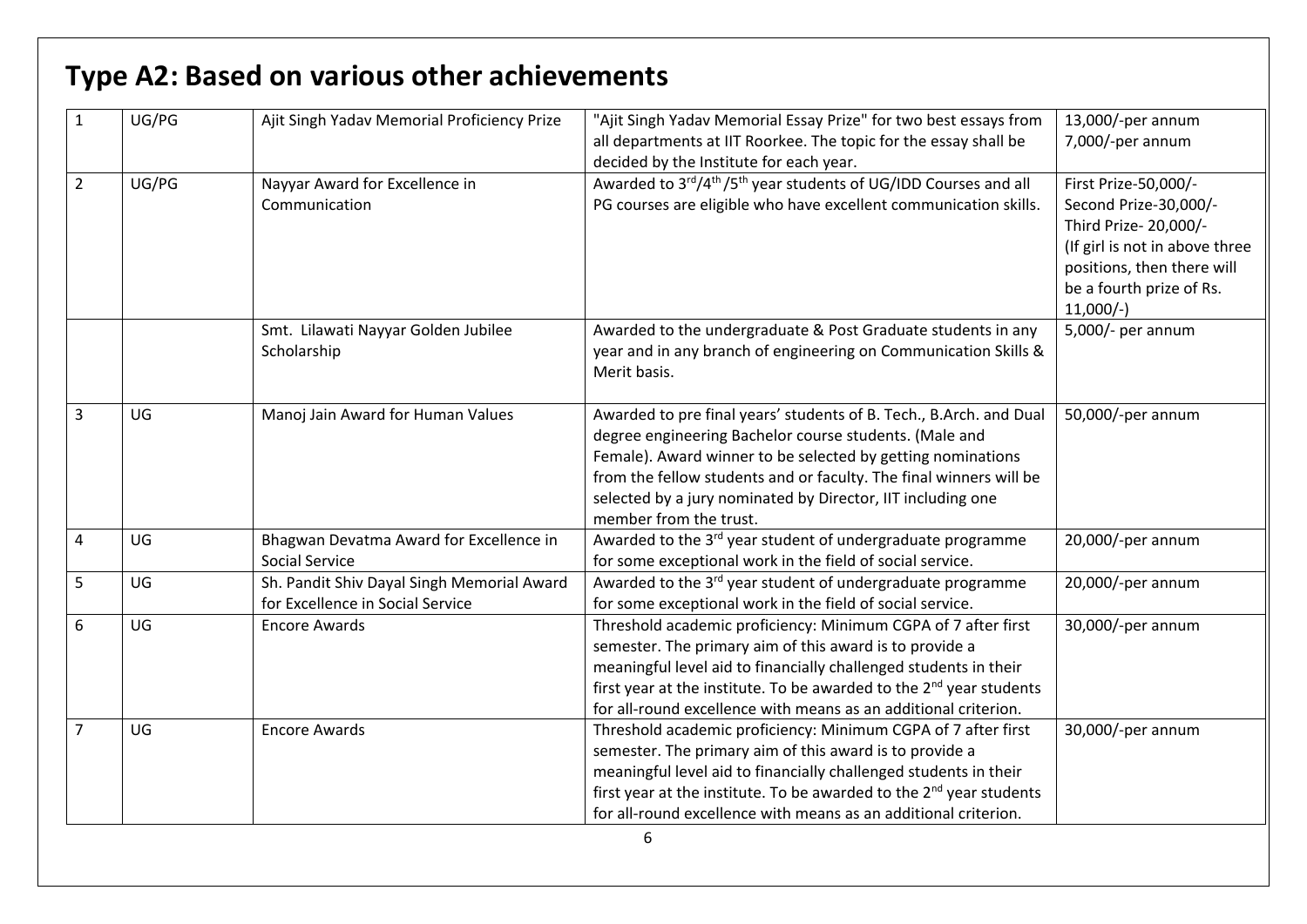| 8  | UG | <b>Encore Awards</b> | Threshold academic proficiency: Minimum CGPA of 7 after first<br>semester. The primary aim of this award is to provide a<br>meaningful level aid to financially challenged students in their<br>first year at the institute. To be awarded to the 2 <sup>nd</sup> year students<br>for all-round excellence with means as an additional criterion.                                                                                                                                                                                     | 30,000/-per annum |
|----|----|----------------------|----------------------------------------------------------------------------------------------------------------------------------------------------------------------------------------------------------------------------------------------------------------------------------------------------------------------------------------------------------------------------------------------------------------------------------------------------------------------------------------------------------------------------------------|-------------------|
| 9  | UG | <b>Encore Awards</b> | Threshold academic proficiency: Minimum CGPA of 7 after first<br>semester. The primary aim of this award is to provide a<br>meaningful level aid to financially challenged students in their<br>first year at the institute. To be awarded to the 2 <sup>nd</sup> year students<br>for all-round excellence with means as an additional criteria.                                                                                                                                                                                      | 30,000/-per annum |
| 10 | UG | <b>Encore Awards</b> | Threshold academic proficiency: Minimum CGPA of 7 after first<br>semester. The primary aim of this award is to provide a<br>meaningful level aid to financially challenged students in their<br>first year at the institute. To be awarded to the 2 <sup>nd</sup> year students<br>for all-round excellence with means as an additional criteria.                                                                                                                                                                                      | 30,000/-per annum |
| 11 | UG | <b>Encore Awards</b> | Threshold academic proficiency: Minimum CGPA of 7 after first<br>semester. The primary aim of this award is to provide a<br>meaningful level aid to financially challenged students in their<br>first year at the institute. To be awarded to the 2 <sup>nd</sup> year students<br>for all-round excellence with means as an additional criteria.                                                                                                                                                                                      | 30,000/-per annum |
| 12 | UG | <b>Encore Awards</b> | Encore Scholarships will honour undergraduates, both male and<br>female, who have demonstrated sustained scholastic<br>achievement, cultural or literary accomplishment, sporting<br>proficiency, and leadership and social service of a high order.<br>Applicants will be from the Fourth Year class and their track<br>record over all three preceding years of campus life shall be<br>taken into consideration for these scholarships. Encore<br>Scholarship of Rs.50000 for sustained overall excellence for<br>Fourth Year boys. | 50,000/-per annum |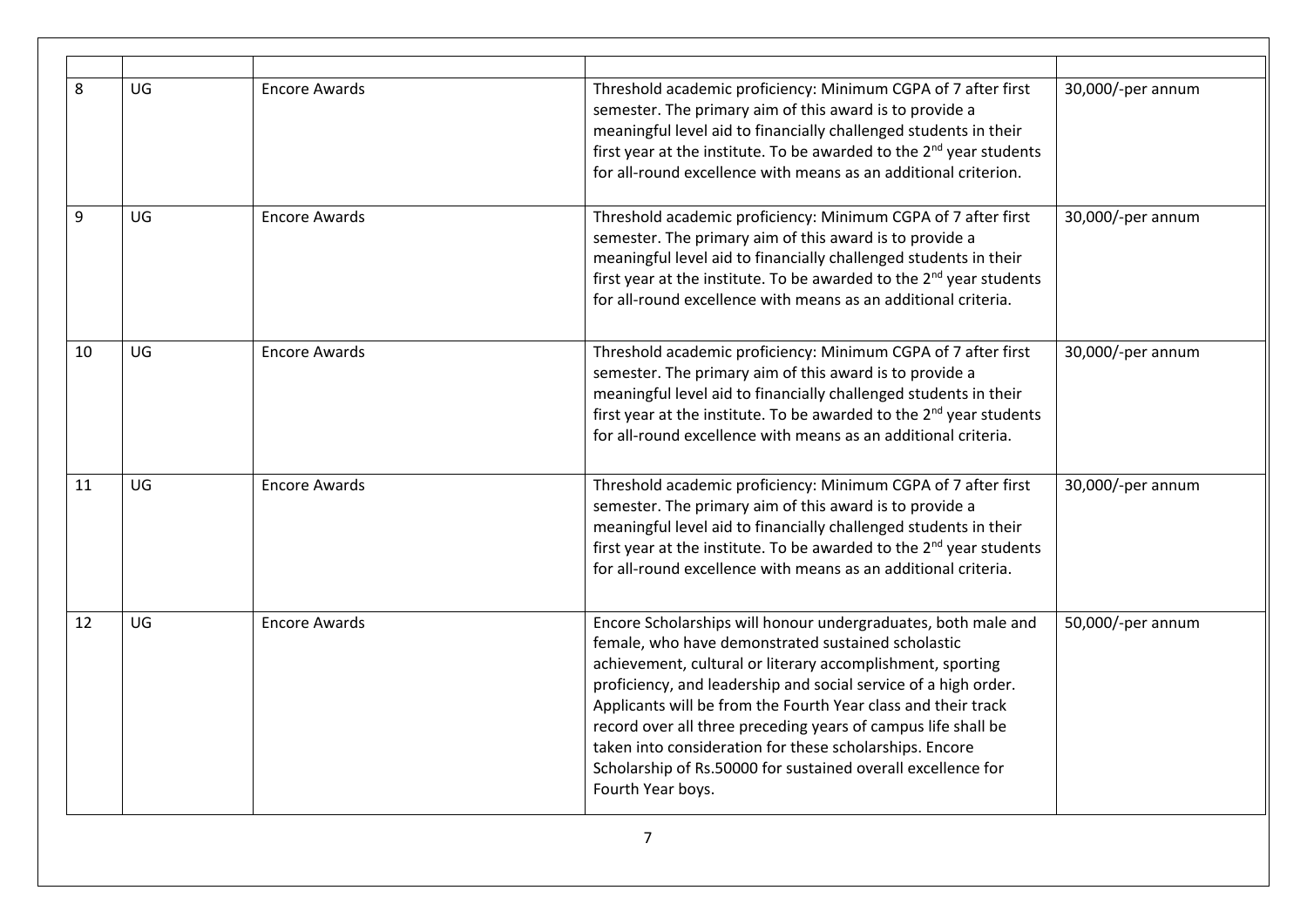| 13 | UG    | <b>Encore Awards</b>                                                                             | Encore Scholarships will honour undergraduates, both male and<br>female, who have demonstrated sustained scholastic<br>achievement, cultural or literary accomplishment, sporting<br>proficiency, and leadership and social service of a high order.<br>Applicants will be from the Fourth Year class and their track<br>record over Encore Scholarship of Rs.50000 for sustained overall<br>excellence for Fourth Year girls all three preceding years of<br>campus life shall be taken into consideration for these<br>scholarships. | 50,000/-per annum                  |
|----|-------|--------------------------------------------------------------------------------------------------|----------------------------------------------------------------------------------------------------------------------------------------------------------------------------------------------------------------------------------------------------------------------------------------------------------------------------------------------------------------------------------------------------------------------------------------------------------------------------------------------------------------------------------------|------------------------------------|
| 14 | UG/PG | Dr. K.V. Mital Memorial Award (for men) and<br>Mrs. Sushila Mital Memorial Award (for<br>Ladies) | Awarded to the student Lawn Tennis Champion                                                                                                                                                                                                                                                                                                                                                                                                                                                                                            | Two prize @5,000/-each             |
| 15 | UG    | Om Prakash Gupta and Sushila Devi<br><b>Memorial Scholarship</b>                                 | Awarded to the girl student of B. Tech. 1 <sup>st</sup> Year who has obtained<br>highest marks.                                                                                                                                                                                                                                                                                                                                                                                                                                        | 10,000/-per annum                  |
| 16 | UG    | Prof. B.S. Varshney Memorial Cash Prize                                                          | Awarded to B.E 3 <sup>rd</sup> year student of Chemical Engineering Branch<br>who secured highest grades in the following two subjects:<br>CH 206 Application of Thermodynamics.<br>CH 204 Transfer Process I (Heat Transfer).                                                                                                                                                                                                                                                                                                         | 10,000/-per annum                  |
| 17 | UG/PG | Anoop Singh Khurana Squash Championship                                                          | Awarded to the Winner and runner up of the squash tournament<br>for boys                                                                                                                                                                                                                                                                                                                                                                                                                                                               | Winner-30,000/-<br>Runner-20,000/- |
| 18 | UG    | Excellence Award by 1972 Batch of Chemical<br>Engg.                                              | Awarded to 4 <sup>th</sup> Year student of Chemical Engineering<br>(Innovative Mind, Total highest Marks, Business IQ, Sports)                                                                                                                                                                                                                                                                                                                                                                                                         | 15,000/-per annum                  |
| 19 |       |                                                                                                  |                                                                                                                                                                                                                                                                                                                                                                                                                                                                                                                                        |                                    |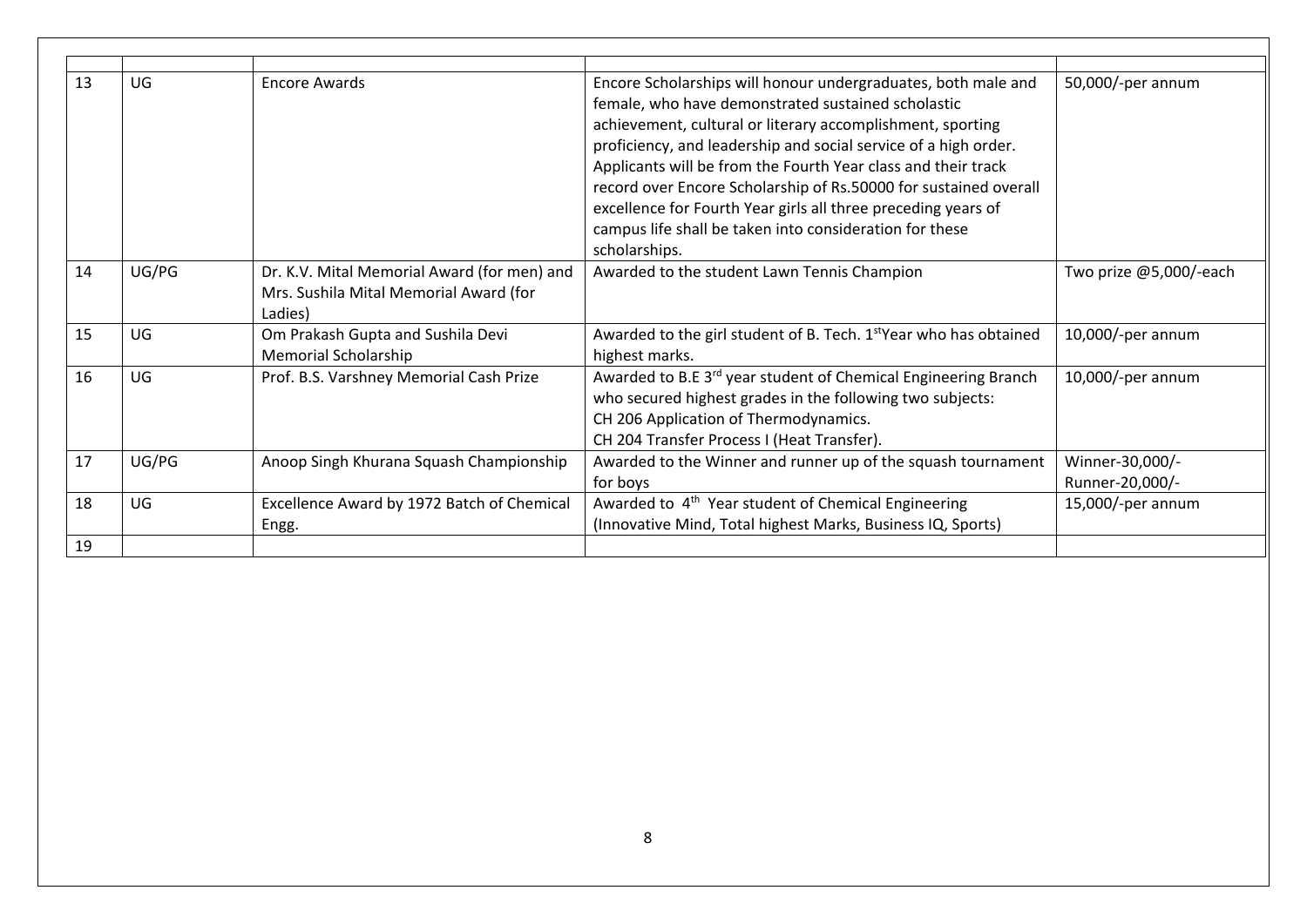# **Table-2 (Convocation Awards: These awards are distributed during convocation ceremony to the graduating students. Some of these awards are given on the basis of academic performance while many are given on different criteria proposed by donors.)**

| S.<br>No.      | <b>Course</b> | <b>Name of Awards/Scholarships</b>                           | <b>Criteria</b>                                                                                                                                                    | Amount of<br>Awards/Scholarship<br>(INR) |
|----------------|---------------|--------------------------------------------------------------|--------------------------------------------------------------------------------------------------------------------------------------------------------------------|------------------------------------------|
|                |               |                                                              | <b>Institute Level</b>                                                                                                                                             |                                          |
| $\mathbf{1}$   | UG            | President Gold Medal                                         | Awarded to the student who having the highest CGPA<br>amongst the B.Tech./ B.Arch./ IDD/ Int. MSc/ Int. M Tech<br>graduating students admitted through JEE.        | <b>Gold Medal</b>                        |
| $\overline{2}$ | UG            | Director Gold Medal                                          | Awarded to the best all-rounder amongst the B Tech/ B<br>Arch/ IDD/ Int. MSc/ Int. M.Tech. students admitted<br>through JEE. Minimum CGPA requirement is 9.0.      | <b>Gold Medal</b>                        |
| 3              | UG            | <b>Institute Silver Medal</b>                                | Awarded to the student who having the second highest<br>CGPA amongst the B.Tech./ B.Arch./ IDD/ Int. MSc/ Int. M<br>Tech graduating students admitted through JEE. | <b>Silver Medal</b>                      |
| 4              | UG            | Institute Bronze Medal                                       | Awarded to the student who having the third highest<br>CGPA amongst the B.Tech./ B.Arch./ IDD/ Int. MSc/ Int. M<br>Tech graduating students admitted through JEE.  | <b>Bronze Medal</b>                      |
| 5              | UG            | Department Gold Medal                                        | Awarded to the UG student who has obtained highest<br>CGPA in B.Tech of Chemical                                                                                   | <b>Gold Medal</b>                        |
| 6              | UG            | <b>Best Project Award</b>                                    | Awarded to the recommendation of the department. The<br>award carries a cash prize of Rs. 20,000/- subject to each<br>tem member gets a minimum of Rs. 5,000/-     | 20,000/-per annum                        |
| $\overline{7}$ | UG/PG         | The President of India Dr Shankar Dayal<br>Sharma Gold Medal | Awarded to a graduating UG/PG student for excellent<br>contribution in the field of Social Service. Minimum CGPA<br>requirement is 8.0.                            | <b>Gold Medal</b>                        |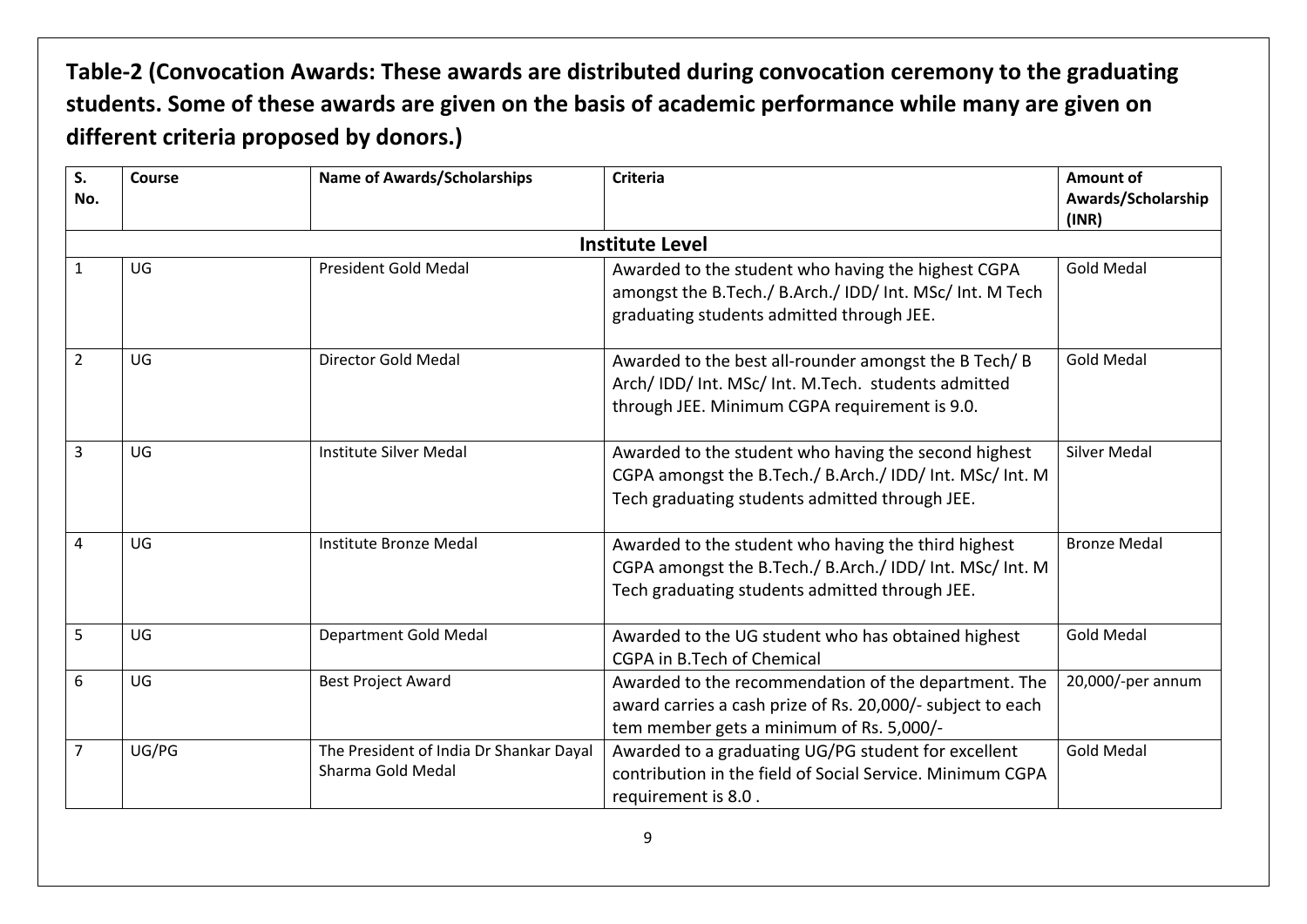| 8  | UG    | Dr. Jai Krishna Gold Medal                             | Awarded amongst the B Tech/ B Arch/ IDD/ Int. MSc/ Int.                                                          | <b>Gold Medal</b> |
|----|-------|--------------------------------------------------------|------------------------------------------------------------------------------------------------------------------|-------------------|
|    |       |                                                        | M.Tech. students admitted through JEE for excellent                                                              |                   |
|    |       |                                                        | contribution in the field of Youth leadership. Minimum                                                           |                   |
|    |       |                                                        | CGPA requirement is 8.0.                                                                                         |                   |
| 9  | PhD   | <b>Excellence in Doctoral Research Award</b>           | Maximum 5 awards can be given each year.                                                                         | Rs50,000/- each   |
| 10 | UG/PG | Kedar Nath Agarwala I.S.E Memorial                     | Awarded to a graduating UG/PG student for excellent                                                              | 10,000/-per annum |
|    |       | Trophy and Cash Award for Academic                     | contribution in the field of Social Service. Minimum CGPA                                                        |                   |
|    |       | <b>Excellence and Outstanding Community</b><br>Service | requirement is 8.0.                                                                                              |                   |
| 11 | UG    | Om Bala Thapar Cash Prize                              | Awarded to a graduating UG girl student on the basis of                                                          | 12,000/-per annum |
|    |       |                                                        | overall performance. Minimum CGPA requirement is 8.0.                                                            |                   |
| 12 | UG    | Laxmi Devi and Shri Banadri Das Cash                   | Awarded to a graduating UG girl student on the basis of                                                          | 10,000/-per annum |
|    |       | prize                                                  | overall performance. Minimum CGPA requirement is 8.0.                                                            |                   |
| 13 | UG    | Durga Award for Girl Student                           | Awarded to a graduating UG girl student on the basis of                                                          | 10,000/-per annum |
|    |       |                                                        | overall performance. Minimum CGPA requirement is 8.0.                                                            |                   |
| 14 | UG    | Smt. Kaushalya Arya Cash prize for girls               | Awarded to a graduating UG girl student on the basis of                                                          | 10,000/-per annum |
|    |       |                                                        | overall performance. Minimum CGPA requirement is 8.0.                                                            |                   |
| 15 | UG    | Dr. A.S. Arya Cash Prize for Boys                      | Awarded to an all-rounder amongst the B Tech/B. Arch./                                                           | 10,000/-per annum |
|    |       |                                                        | IDD/ Int. M.Sc./ Int. M.Tech. students admitted through                                                          |                   |
|    |       |                                                        | JEE. Minimum CGPA requirement is 8.0.                                                                            |                   |
| 16 | UG    | Sri M A Rao Cash prize                                 | Awarded to an all-rounder amongst the B Tech/ B Arch/                                                            | 10,000/-per annum |
|    |       |                                                        | IDD/ Int. MSc/ Int. M.Tech. students admitted through                                                            |                   |
|    |       |                                                        | JEE. Minimum CGPA requirement is 9.0.                                                                            |                   |
| 17 | UG    | Sarojini Naidu Cup                                     | Awarded amongst the B Tech/ B Arch/ IDD/ Int. MSc/ Int.                                                          | Cup               |
|    |       |                                                        | M.Tech. students admitted through JEE for excellent                                                              |                   |
|    |       |                                                        | contribution in the field of sports and academics.                                                               |                   |
|    |       |                                                        | Minimum CGPA requirement is 8.0.                                                                                 |                   |
| 18 | UG    | Smt. Rama Devi Krishna Bhatnagar                       | Awarded to the topper amongst girl students of (B.Tech.)                                                         | 10,000/-per annum |
| 19 | UG    | Cash Prize                                             |                                                                                                                  |                   |
|    |       | Col. Bajpai Cash Prize                                 | Awarded to the girl student who has obtained highest CGPA<br>amongst girls students in undergraduate Programmes. | 10,000/-per annum |
|    |       |                                                        |                                                                                                                  |                   |
| 20 | UG    | Prof. Ranvir Singh Shastry Cash Prize                  | Awarded to the girl student B.Tech. Final Year who has                                                           | 10,000/-per annum |
|    |       |                                                        | obtained 2 <sup>nd</sup> highest CGPA.                                                                           |                   |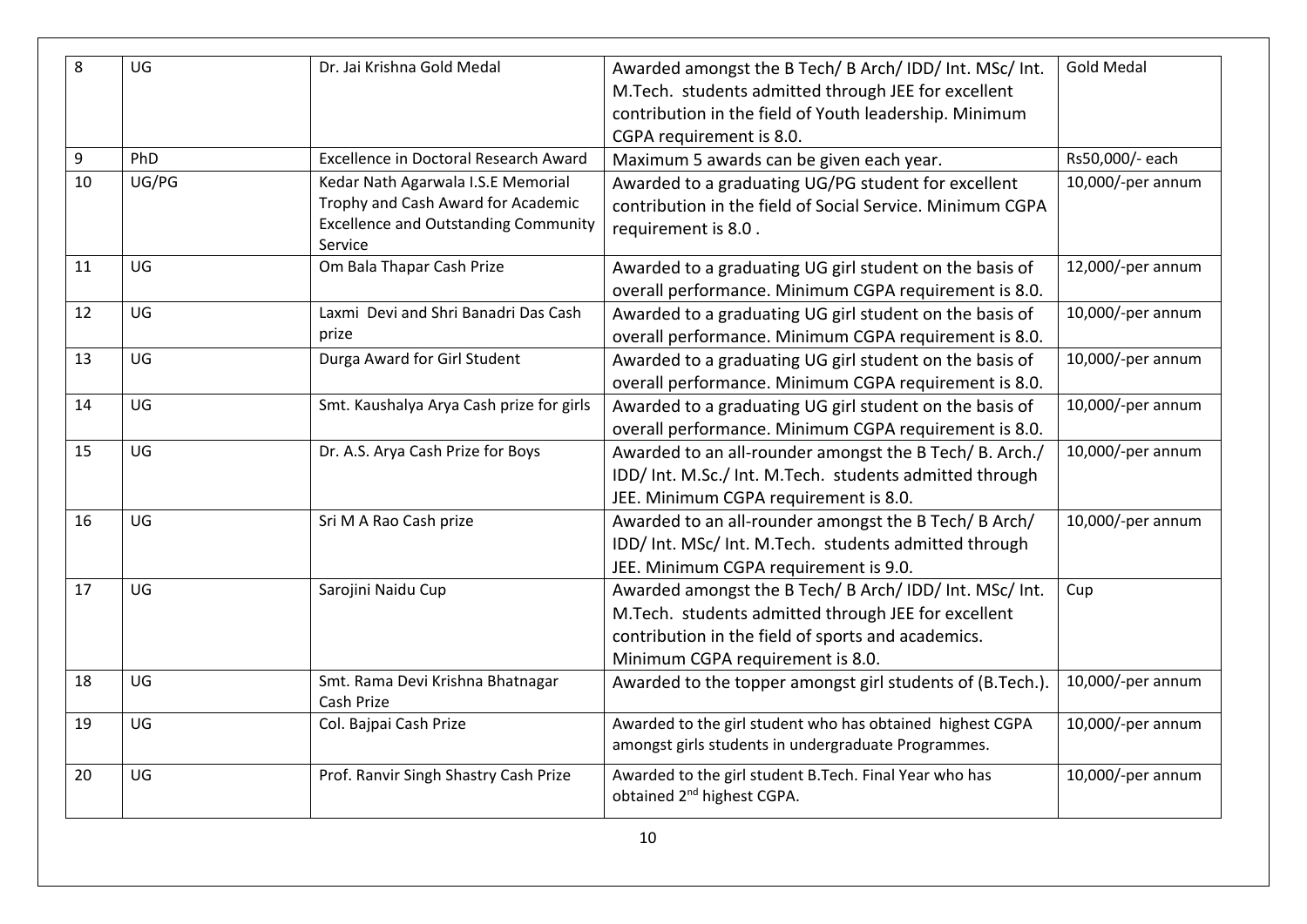| 21             | UG/PG | Rural India Technology Based                 | Awarded to the all students of different courses studying in                    | Two cash prize    |
|----------------|-------|----------------------------------------------|---------------------------------------------------------------------------------|-------------------|
|                |       | Upliftment (RITU) Award                      | their final years, and are doing a project in the field of Rural                | @15,000/-each     |
|                |       |                                              | Development, Natural Resource Conservation etc. as part of                      |                   |
|                |       |                                              | their final year requirement or part of some other academic                     |                   |
|                |       |                                              | activity.                                                                       |                   |
| 22             | UG/PG | <b>Service Oriented Natural Science</b>      | Awarded to the all students of different courses studying in                    | Two cash prize    |
|                |       | Innovation & Application (SONIA)             | their final years, and are doing a project in the field of Rural                | @15,000/-each     |
|                |       | Award                                        | Development, Natural Resource Conservation etc. as part of                      |                   |
|                |       |                                              | their final year requirement or part of some other academic                     |                   |
|                |       |                                              | activity.                                                                       |                   |
| 23             | UG    | Singhal's Tech for Society Award             | Awarded to the B.Tech. final year student for the work on                       | 50,000/-per annum |
|                |       |                                              | meaningful, relevant, innovative, impactful and commercially,                   |                   |
|                |       |                                              | viable project as part of their final year curriculum.                          |                   |
| 24             | PG    | Laxmi Devi & Shri Banadri Das Cash           | Awarded to the best student with excellence in academic                         | 10,000/-per annum |
|                |       | Prize                                        | amongst all the students in M.Tech. Engg. /M.Arch. Courses.                     |                   |
| 25             | PG    | Shri Ravi Mohan Mangal Cash Prize            | Awarded to the student of M.Tech. (Infrastructure Systems)                      | 25,000/-per annum |
|                |       |                                              | of centre for Transportation Systems (CTRANS) on the basis of                   |                   |
|                |       |                                              | highest CGPA in M.Tech. (Infrastructure Systems).                               |                   |
| 26             | PG    | <b>Excellence in Doctoral Research Award</b> | Awarded to Any document getting Ph.D degree in the                              | 50,000/-per annum |
|                |       |                                              | convocation be eligible to apply if recommended by his/her                      |                   |
|                |       |                                              | supervisor.                                                                     |                   |
| 27             | UG    | Dr. A.N. Khosla Medal                        | Awarded to the student who has obtained highest CGPA in all<br>B.Tech. Courses. | Medal             |
| 28             | UG    | Smt. Shashi Krishna Medal                    | Awarded to the student who has obtained highest CGPA all                        | Medal             |
|                |       |                                              | B.Tech./B.Arch. courses                                                         |                   |
| 29             | PG    | Dr.A. N. Khosla Medal                        | Awarded to who has obtained highest CGPA in M.Sc./M. Tech.                      | Medal             |
|                |       |                                              | (Science) Courses.                                                              |                   |
| 30             | PG    | Smt. Sushilavati Khosla Medal                | Awarded to the girl student who has obtained highest CGPA in                    | Medal             |
|                |       |                                              | M.Sc./M.Tech. (Science) courses.                                                |                   |
| 31             | UG/PG | Jaikamal Award for Best Athlete of the       | Awarded to male and female category each.                                       | Rs.10,000/-per    |
|                |       | year                                         |                                                                                 | annum each.       |
|                |       |                                              | <b>Department of Architecture and Planning</b>                                  |                   |
|                |       | <b>Everest Award of Excellence</b>           |                                                                                 |                   |
| $\mathbf{1}$   | UG    |                                              | Awarded to the student who has obtained highest CGPA in                         | 10,000/-per annum |
|                | UG    |                                              | B.Arch. Final Year examination                                                  |                   |
| $\overline{2}$ |       | Architect Yash Pal Gupta Award of            | Awarded to the final year student of B.Arch. who is overall                     | 10,000/-per annum |
|                |       | Excellence                                   | Topper of the batch.                                                            |                   |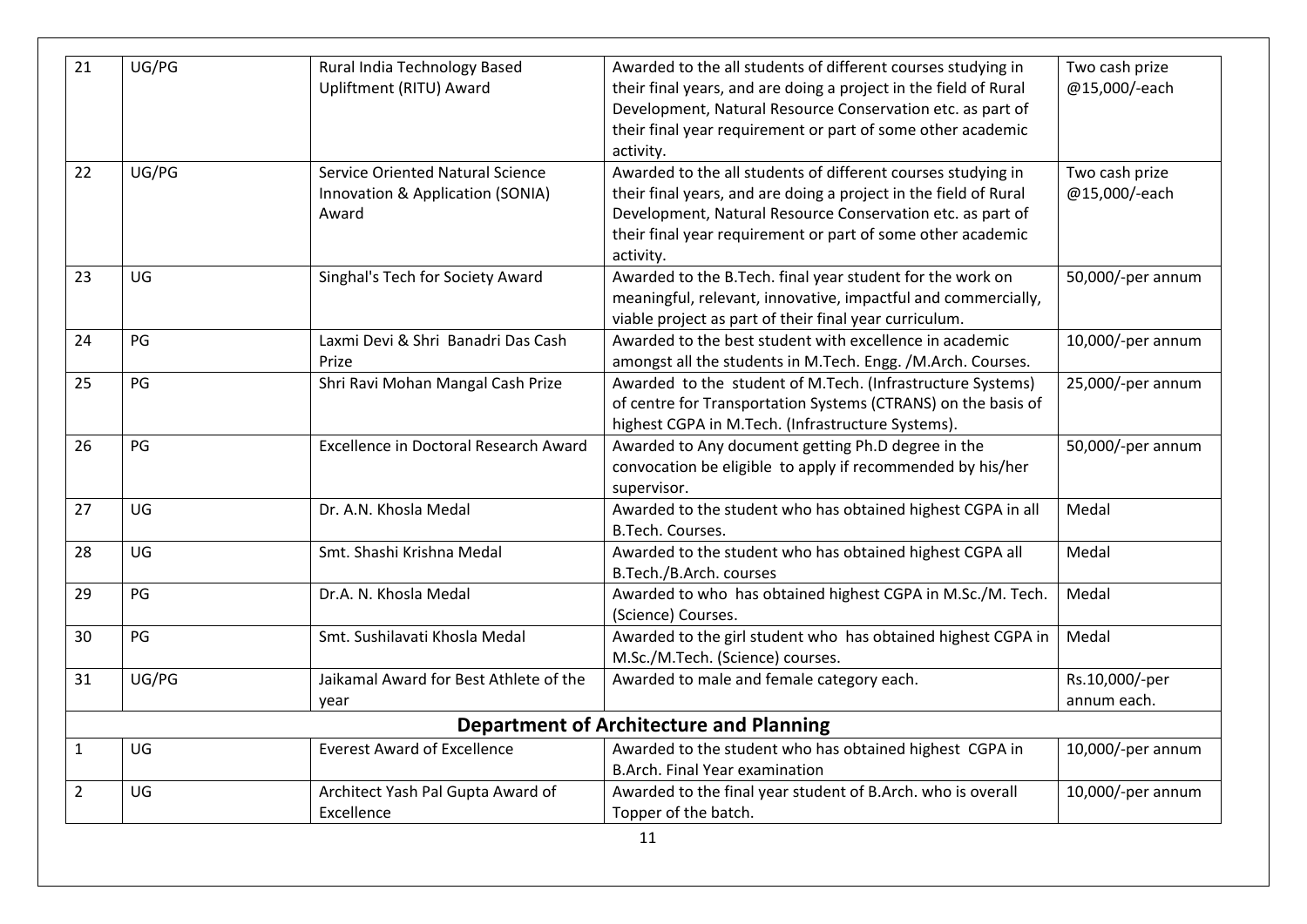| 3              | UG | Smt. Kailash Kambo Award                                                                | Awarded to the outgoing best student of B.Arch.                                                                                                                                                                                                                                                                                                                                                      | 20,000/-per annum |
|----------------|----|-----------------------------------------------------------------------------------------|------------------------------------------------------------------------------------------------------------------------------------------------------------------------------------------------------------------------------------------------------------------------------------------------------------------------------------------------------------------------------------------------------|-------------------|
| 4              | PG | Smt. Kailash Kambo Award                                                                | Awarded to the outgoing best student of M.Arch.                                                                                                                                                                                                                                                                                                                                                      | 20,000/-per annum |
| 5              | PG | Smt. Kailash Kambo Award                                                                | Awarded to the outgoing best student of MURP.                                                                                                                                                                                                                                                                                                                                                        | 20,000/-per annum |
|                |    |                                                                                         | <b>Department of Chemical Engineering</b>                                                                                                                                                                                                                                                                                                                                                            |                   |
| $\mathbf{1}$   | UG | Premprakash Gupta Cash Prize                                                            | Awarded to the student of B.Tech.(Chemical Engg.) final year<br>who has obtained highest CGPA.                                                                                                                                                                                                                                                                                                       | 10,000/-per annum |
| $\overline{2}$ | UG | Aastha Mukul Dixit Prize                                                                | Awarded to the best Engineering Project in Final year of<br>B.Tech. Chemical Engg.                                                                                                                                                                                                                                                                                                                   | 10,000/-per annum |
|                |    |                                                                                         | <b>Department of Chemistry</b>                                                                                                                                                                                                                                                                                                                                                                       |                   |
| $\mathbf{1}$   | PG | Dr. Hari G. Garg Cash Prize                                                             | Awarded to who has obtained highest CGPA in M.Sc.<br>Chemistry Final Year.                                                                                                                                                                                                                                                                                                                           | 10,000/-per annum |
|                |    |                                                                                         | <b>Department of Civil Engineering</b>                                                                                                                                                                                                                                                                                                                                                               |                   |
| $\mathbf{1}$   | UG | Prof C. L. Toshniwal Award in Civil<br>Engineering                                      | Awarded to be given each year to the graduating student of<br>B.Tech. Civil Engineering with overall highest CGPA in<br>compulsory courses of Environmental engineering studied<br>during his/her B.Tech. Program. In case there is a tie for<br>highest marks, then out of these students, the student<br>obtaining overall higher CGPA in B.Tech. (Civil) program will be<br>chosen for the award. | 10,000/-per annum |
| $\overline{2}$ | UG | Vinay Krishna Cash Prize                                                                | Awarded to the student of B. Tech; Civil Engg. final year who<br>has obtained second highest CGPA.                                                                                                                                                                                                                                                                                                   | 10,000/-per annum |
| $\overline{3}$ | Ug | Prof. (Mrs.) Renu Bhargava Cash Award<br>for Excellence in Environmental<br>Engineering | Awarded to the girl student who has obtained highest<br>Marks/Grade in compulsory Environmental Engineering<br>subjects in B.Tech. (Civil Engineering and securing overall<br>CGPA 8.0 or above after final year exam.                                                                                                                                                                               | 11,000/-per annum |
| 4              | UG | PrabhakarSwarup Civil Engineering<br>Award                                              | Awarded to the student of B.Tech Civil 4 <sup>th</sup> year who has<br>obtained highest CGPA in B.Tech Civil 4 <sup>th</sup> year.                                                                                                                                                                                                                                                                   | 10,000/-per annum |
| 5              | UG | Shri Shiv Nandan Swaroop and Avadh<br>Narayan Bhatnagar Cash Prize                      | Awarded to the student of B.Tech. Civil Final Year batch<br>topper.                                                                                                                                                                                                                                                                                                                                  | 10,000/-per annum |
| 6              | PG | Prof C. L. Toshniwal Environmental<br><b>Engineering Award</b>                          | Awarded to the student of M.Tech. Civil Engg (Specialization in<br>Environmental Engineering) on the basis of highest CGPA.                                                                                                                                                                                                                                                                          | 10,000/-per annum |
| $\overline{7}$ | PG | Amba Prasad - Kalawati Memorial Cash<br>Prize                                           | Awarded to the student for obtaining highest CGPA in M.Tech.<br>(Geomatics).                                                                                                                                                                                                                                                                                                                         | 10,000/-per annum |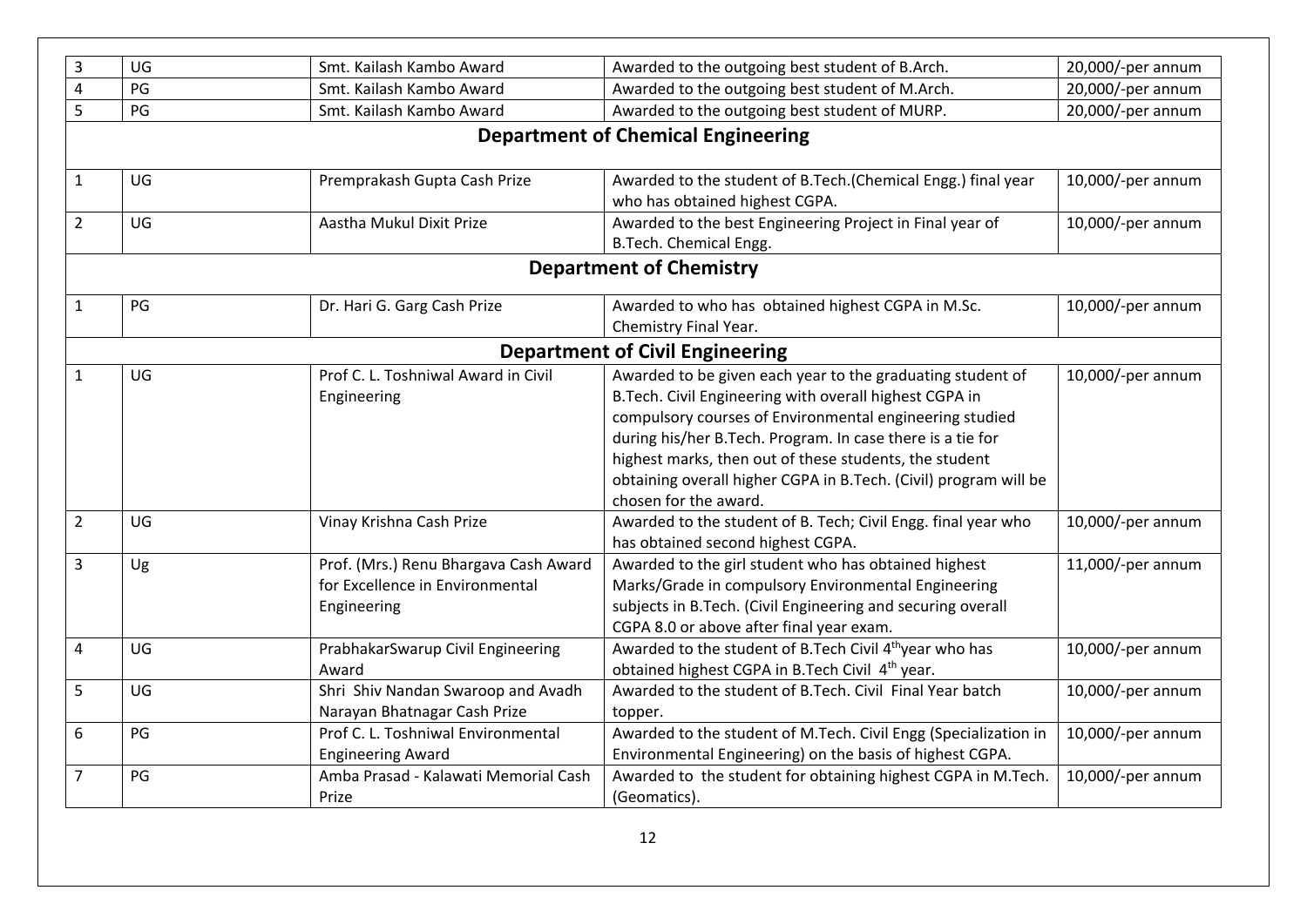| 8              | PG | Sunita Bahadur Memorial Gold Medal                                                   | Awarded to the student of M.Tech (Transportation                                                                                                                             | <b>Gold Medal</b> |
|----------------|----|--------------------------------------------------------------------------------------|------------------------------------------------------------------------------------------------------------------------------------------------------------------------------|-------------------|
|                |    |                                                                                      | Engineering) of Civil Engineering Department on based on                                                                                                                     |                   |
|                |    |                                                                                      | highest CGPA in M.Tech. (Transportation Engineering).                                                                                                                        |                   |
| 9              | PG | Tara Chand Kanti Devi Cash Prize                                                     | Awarded to the best student of M.Tech.(Civil)                                                                                                                                | 10,000/-per annum |
| 10             | PG | Tara Chand Kanti Devi Cash Prize                                                     | Awarded to the best student of M.Tech. civil (Geotech)                                                                                                                       | 10,000/-per annum |
| 11             | UG | Tara Chand Kanti Devi Cash Prize                                                     | Awarded to the best student doing best design project in B.<br>Tech. (Civil).                                                                                                | 10,000/-per annum |
|                |    |                                                                                      | <b>Department of Computer Science and Engineering</b>                                                                                                                        |                   |
| $\overline{2}$ | PG | Goyal Cash Prize                                                                     | Awarded to the student who has obtained highest CGPA in M.<br>Tech.(CSE).                                                                                                    | 10,000/-per annum |
|                |    |                                                                                      | <b>Department of Earthquake Engineering</b>                                                                                                                                  |                   |
| $\mathbf{1}$   | PG | The Indian Service of Engineers Cash<br>Prize                                        | Awarded to M.Tech. student for standing first in class in<br>Earthquake Engg. "Structural Dynamics".                                                                         | 10,000/-per annum |
| $\overline{2}$ | PG | The Indian Service of Engineers Cash<br>Prize                                        | Awarded to the M. Tech. student for standing first in class in<br>"Soil Dynamics".                                                                                           | 10,000/-per annum |
|                |    |                                                                                      | <b>Department of Electrical Engineering</b>                                                                                                                                  |                   |
| $\mathbf{1}$   | UG | Air Cmdr Shyam Chand Mehra<br>Scholarship                                            | Awarded to the girl student of B.Tech 4 <sup>th</sup> year who has<br>obtained highest CGPA in B.Tech. Electrical Engg.                                                      | 10,000/-per annum |
| $\overline{2}$ | PG | Nil                                                                                  | Nil                                                                                                                                                                          | Nil               |
|                |    |                                                                                      | <b>Department of Hydro and Renewable Energy</b>                                                                                                                              |                   |
| $\mathbf{1}$   | PG | <b>Bihar Hydro Awards</b>                                                            | Awarded to the student who has obtained highest CGPA in M.<br>Tech. (AHES) final Year.                                                                                       | 10,000/-per annum |
| $\overline{2}$ | PG | Meenakshi Power Award                                                                | Awarded to the best passing out female student of M.Tech.<br>(AHES)                                                                                                          | 20,000/-per annum |
| 3              | PG | <b>Electrosteel Award Cash Prize</b>                                                 | Awarded to the student of M.Tech. (Alternate Hydro Energy<br>Systems), 2 <sup>nd</sup> year Best Dissertation.                                                               | 10,000/-per annum |
| 4              | PG | <b>Electrosteel Award Cash Prize</b>                                                 | Awarded to the student of M.Tech. (Environment<br>Management of Rivers and Lakes), 2 <sup>nd</sup> year best Dissertation                                                    | 10,000/-per annum |
| 5              | PG | Chhattisgarh State Power Generation<br>Corporation Hydro Awards of Rs.<br>$10,000/-$ | Awarded to the M.Tech. (EMRL) 2 <sup>nd</sup> year student for Securing<br>highest CGPA in 2 <sup>nd</sup> year and not awarded any other award of<br>same or higher amount. | 10,000/-per annum |
| 6              | PG | Meenakshi Power Award                                                                | Awarded to the best passing out female student of<br>M.Tech.(EMRL).                                                                                                          | 20,000/-per annum |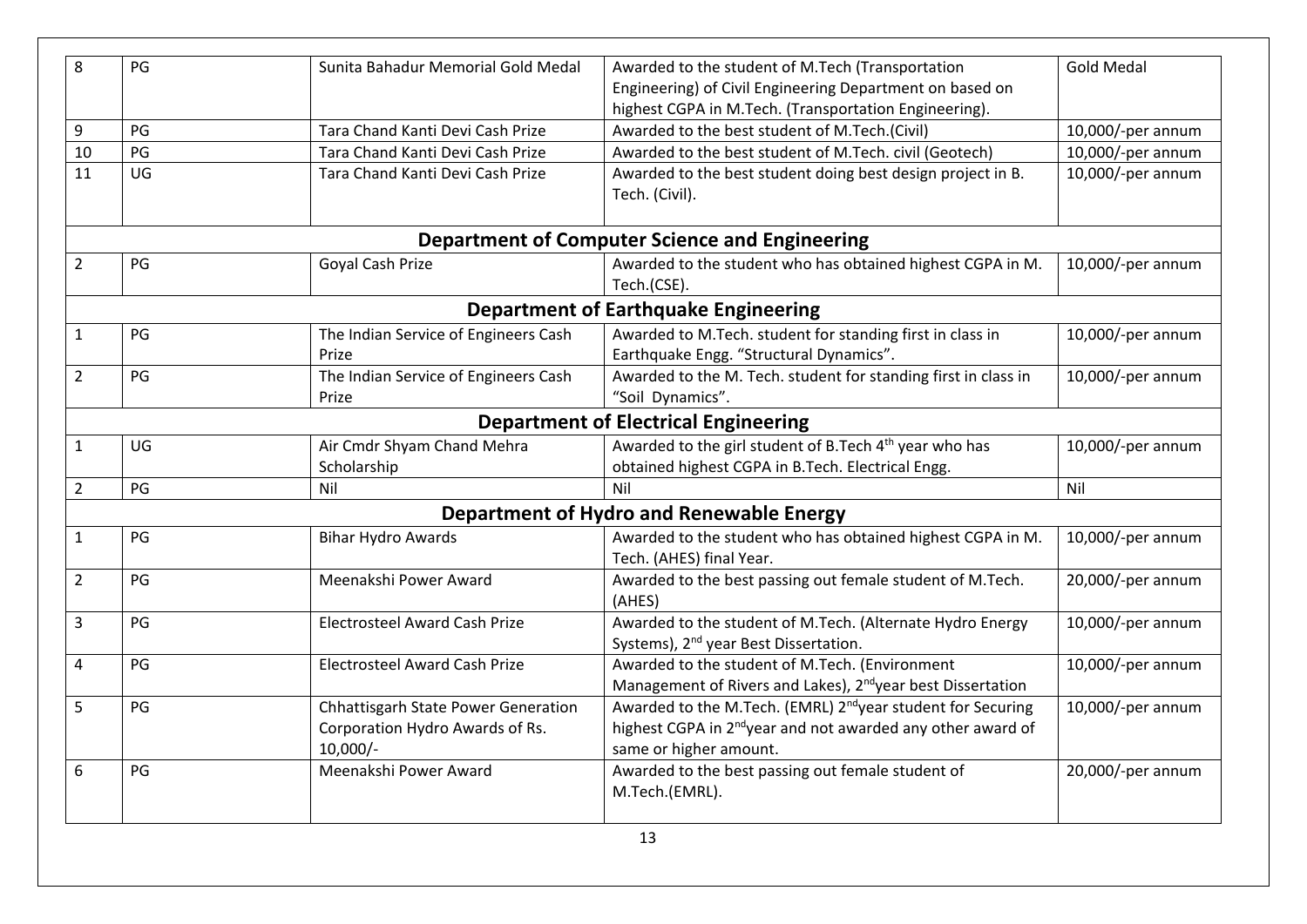|                                                          | <b>Department of Metallurgical and Materials Engineering</b> |                                          |                                                                                                                      |                   |  |  |  |  |
|----------------------------------------------------------|--------------------------------------------------------------|------------------------------------------|----------------------------------------------------------------------------------------------------------------------|-------------------|--|--|--|--|
|                                                          | UG.                                                          | Mrs. Leila Saxena Memorial Cash<br>Award | Awarded to the student who has obtained highest CGPA in<br>B. Tech. Metallurgical& Materials Final Year examination. | 10,000/-per annum |  |  |  |  |
| Department of Water Resources Development and Management |                                                              |                                          |                                                                                                                      |                   |  |  |  |  |
|                                                          | PG                                                           | Dr. A. N. Khosla Medal                   | Awarded to who has obtained highest CGPA in M. Tech. WRD<br>courses in various specializations in WRD.               | Medal             |  |  |  |  |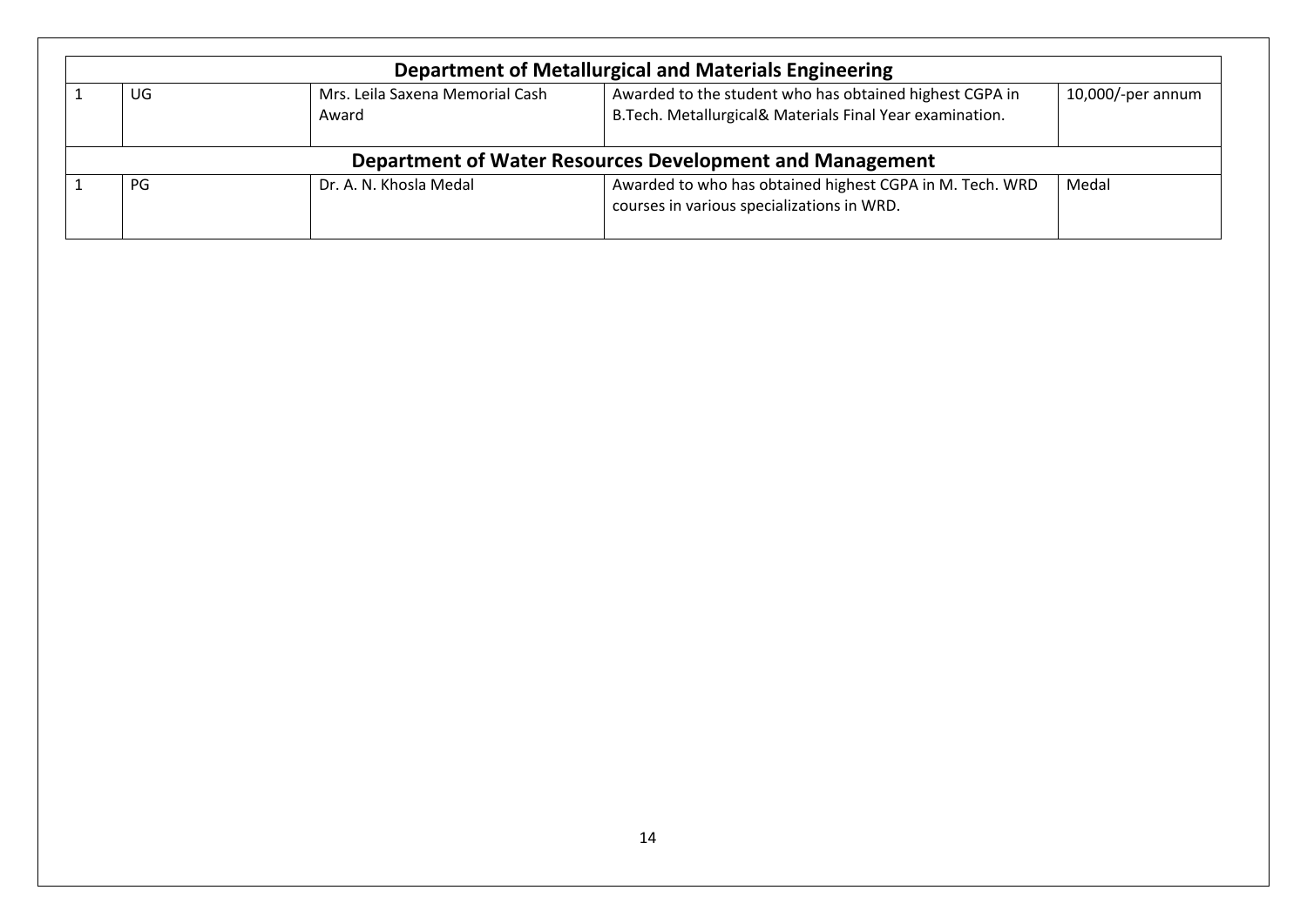#### **Other Awards**

| UG | Fee Waiver Award    | Awarded for UG Students (B.Tech, B.Arch., Int. M.Tech, Int. M.Sc,<br>M.Sc), For First year students.                                        |
|----|---------------------|---------------------------------------------------------------------------------------------------------------------------------------------|
| PG | <b>MCM</b>          | The Institute offers merit-cum-means scholarship to 25% of the                                                                              |
|    |                     | class strength of undergraduate students. Students admitted to<br>the 2-year M.Sc. degree are also awarded merit-cum-means<br>scholarships. |
| UG | <b>Free Messing</b> | Free Messing for UG Students (B.Tech, B.Arch., Int. M.Tech, Int.<br>M.Sc, M.Sc).<br>Only for SC / ST Students.                              |
| UG | Inspire Scholarship | Awarded for UG Students (Int. M.Sc).                                                                                                        |

### **Table-3 (Merit-cum-Means: MCM scholarship is given to those students who are meritorious but financially constraint)**

| S.No.        | Name of Merit-cum- Means Scholarship     | Criteria                                                                               | <b>Amount of MCM</b> |
|--------------|------------------------------------------|----------------------------------------------------------------------------------------|----------------------|
|              |                                          |                                                                                        | Scholarship (INR)    |
|              | Late Ar. Rohit Agarwal Scholarship       | Awarded to the student of B.Arch. who is meritorious but financially constrained       | 10,000/-per annum    |
| $\mathbf{2}$ | Dewan Chand Bewtra Scholarship           | Awarded to the undergraduate student in any year and in any branch of engineering      | 10,000/-per annum    |
|              |                                          | preferably in the department of Civil Engg. Or WRDM on Merit cum Means basis.          |                      |
|              |                                          | Awarded to the student of B.Tech. (Civil Engg.) in any of the year, on the basis of    | 10,000/-per annum    |
|              | R.D. Varma Memorial Scholarship          | merit cum means.                                                                       |                      |
| 4            | Er. Ravindra Nath Chaturvedi Scholarship | Awarded to the student of Civil Engineering in any of the year. Who is meritorious but | 10,000/-per annum    |
|              |                                          | financially constrained.                                                               |                      |
| 5            | Umesh Bajaj Scholarship                  | Awarded to the five students of Electronics and Communication Department. Who is       | 5 MCM 10,000/-       |
|              |                                          | meritorious but financially constrained.                                               | each per annum       |
| 6            | Ram Saran Das and Parmeshvari Devi       | Awarded to the student who is meritorious but financially constrained.                 | 50,000/-per annum    |
|              | Scholarship                              |                                                                                        |                      |
|              |                                          | Awarded to the undergraduate male student of Electrical Engineering Department         | 10,000/-per annum    |
|              | Late Sh. Tara Chand Sharma Scholarship   | who is meritorious but financially constrained.                                        |                      |
| 8            |                                          | Awarded to the undergraduate female student of Electrical Engineering Department       | 10,000/-per annum    |
|              | Late Smt. Shanti Devi Scholarship        | who is meritorious but financially constrained.                                        |                      |
| 9            |                                          | Awarded to the two deserving students of Int. M.Sc. (Physics) who are meritorious      | 2 MCM 25,000/-       |
|              | Dr. Naresh Chandra Varshneya Scholarship | but financially constrained.                                                           | each per annum       |